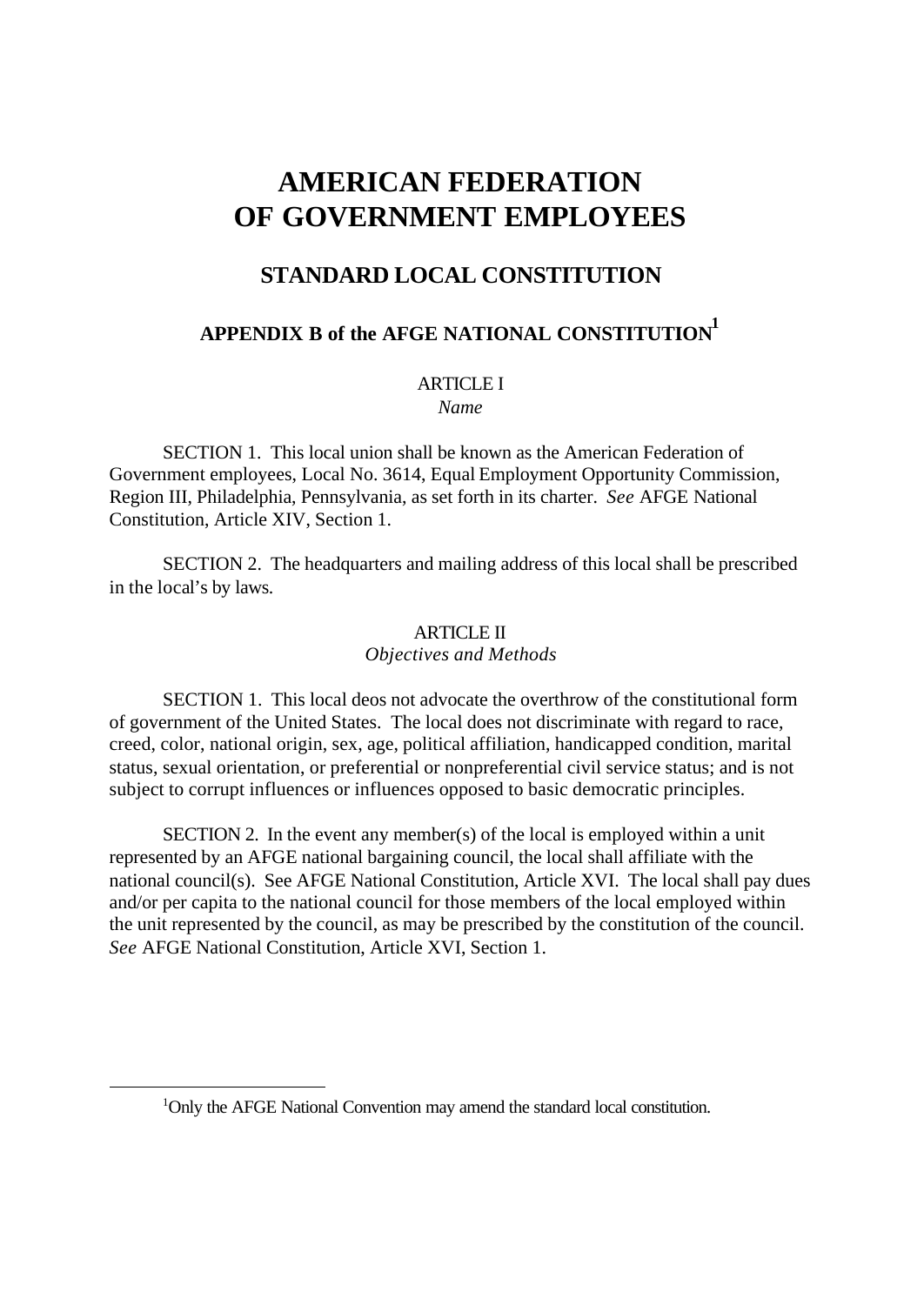SECTION 3. This local is a separate, independent organization functioning in conformance with the AFGE National Constitution. Neither the local nor its officers, employees, members or other persons has the authority to act, nor shall it be deemed to act on behalf of or as agent for the Federation or any of its other affiliates, unless such authority as applicable is expressly granted by the Federation by written authorization of the National President, or by an affiliate by written authorization in accordance with its governing procedures.

# ARTICLE III

## *Membership*

Section 1. All persons eligible for AFGE membership as prescribed by Article III of the AFGE National Constitution and who come within the local's jurisdiction as defined by its charter shall be eligible for membership in this local.

### ARTICLE IV *Dues and Initiation Fees*

Section 1. Dues shall be established and adjusted as may be necessary to ensure that they allow adequate funds for the payment of percapita tax and sufficient funds for the operating expenses of the local. *See* AFGE National Constitution, Article XIV, Section 7(a)7 and 7(b)7. Any change in the dues structure shall be accomplished by:

- (a) majority vote by secret ballot of the members in good standing voting at a general or special membership meeting after reasonable notice of the intention to vote upon such question; or
- (b) by majority vote of the members in good standing voting in a membership referendum conducted by secret ballot.

Section 2(a). The local shall establish in its bylaws the amount of its initiation fee and the amount of its membership dues. *See* AFGE National Constitution, Article XIV, Section 7(a)5 and 7(b)5; see also Article III, Section 5. Dues may be paid by payroll deduction or by advance payment for such intervals as prescribed by the lo cal: quarterly, semiannually or annually. If payroll deduction is available, a local may adopt a bylaw requiring payment of dues by this method. The local may establish a separate dues rate for retired members.

Section 2(b). Members may be dropped if dues are not paid by Tuesday of the last full workweek of the month, provided, however, that a reasonable amount of time after notice of delinquency is given.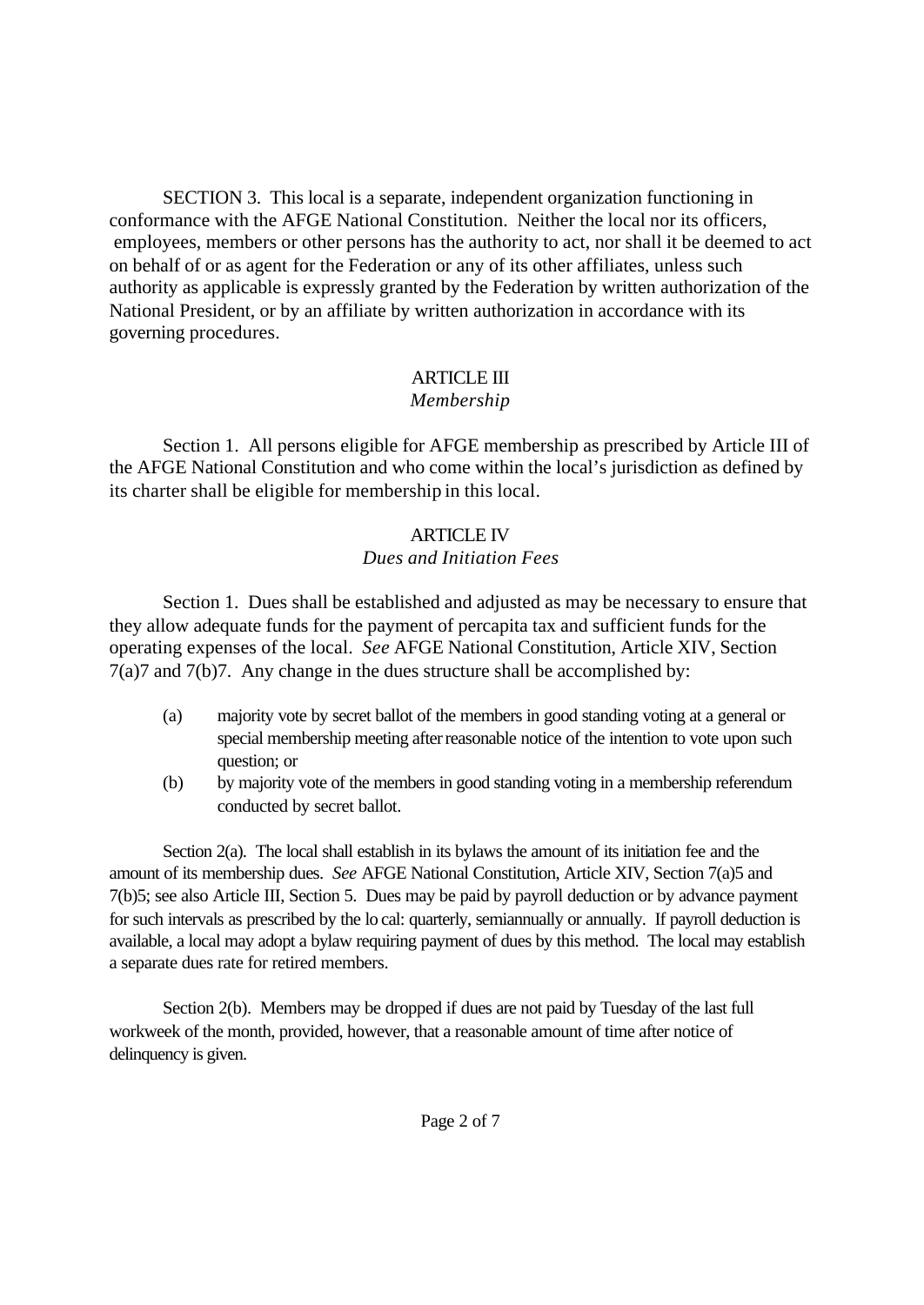Section 2(c). Local representatives, collectors and shop stewards shall make remittance of all dues and initiation fees collected to the Treasurer within ten (10) days and no later than the Tuesday of the last full workweek of the month.

#### **ARTICLE V**

#### *Financial Records and Reporting*

Section 1. All receipts, checks and cash disbursements shall be properly recorded and accounted for in the financial records.

Section 2. The Treasurer shall sign and the President shall countersign checks covering proper expenditures for the local. In the absence of either the Treasurer or the President, such other officer as prescribed by the local's bylaws may sign in place of the absent officer.

Section 3. The officers, agents, shop stewards or other representatives or employees of this local who handle funds or property thereof shall be bonded in accordance with law and applicable regulations. *See* AFGE National Constitution, Article XIX, Section 6(a).

Section 4. In orde for the bond to be effective, the local shall file with the National Secretary-Treasurer a copy of its annual audit in the format prescribed by Article XIX, Section 6(d) of the AFGE National Constitution.

Section 5. All books, records and financial accounts at all times shall be open to the inspection of the national officers or accredited representative of the National Executive Council and any duly authorized and accredited representative of the local. *See* AFGE National Constitution, Article XIX, Section 7.

### ARTICLE VI

#### *Election Officers*

Section 1 (a). The general officers shall be elected by the total membership and shall constitute the Executive Board of this local and shall consist of the President, Treasurer and Secretary and such others as the local's bylaws may prescribe. The local may adopt a bylaw combining th offices of Treasurer and Secretary.

Section 1 (b). The local may establish bylaws which provide for the election of officers who are elected solely by members of a particular unit or work area and may provide that these officers will serve on the Executive Board.

Page 3 of 7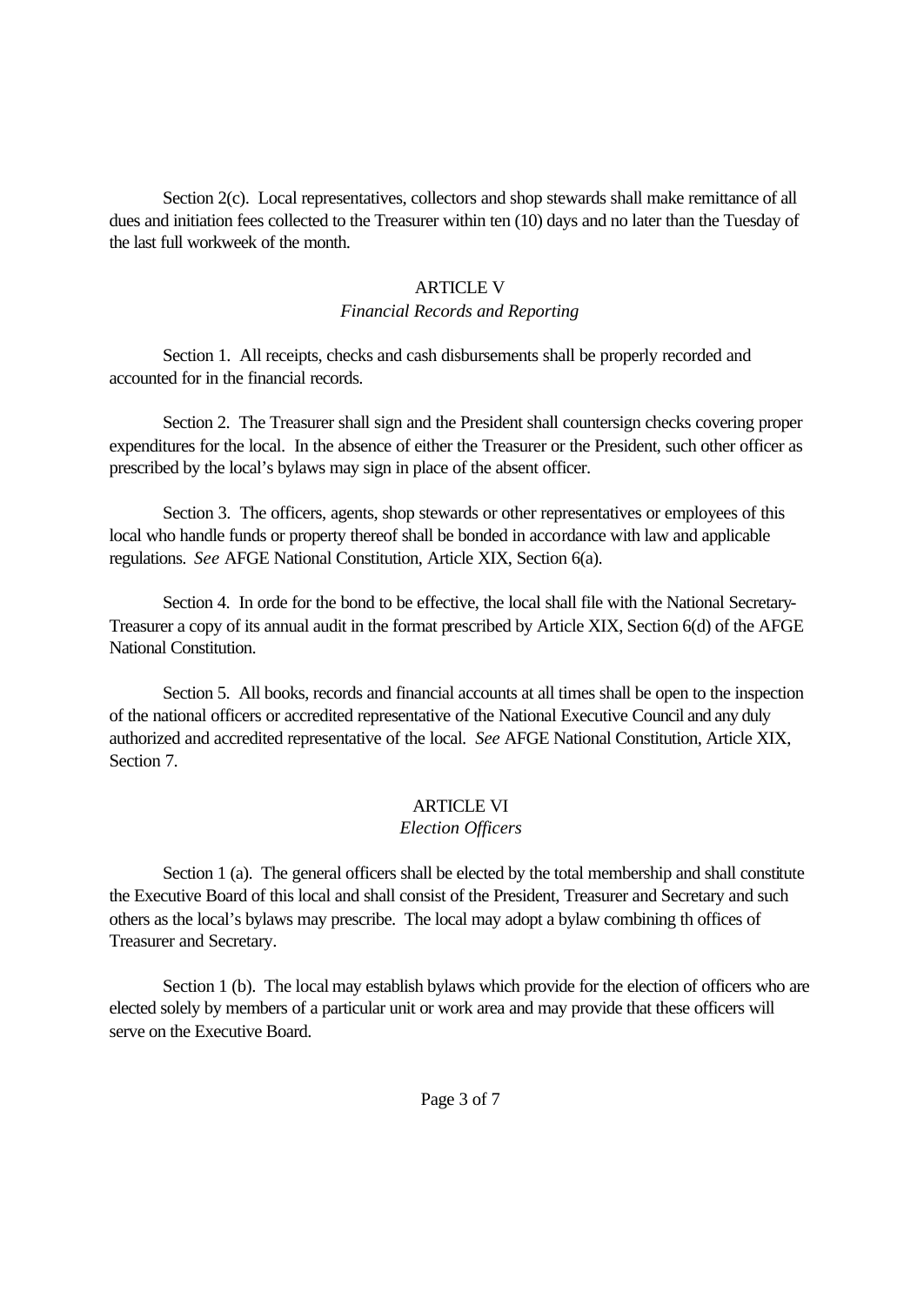Section 2. It shall be the duty and obligation of all local officers and all other official representatives of the local, whether elected or appointed, to support, advance and carry out all provisions of the AFGE National Constitution, the standard local constitution and bylaws, official policies of the Federation and, to the extent not inconsistent with the foregoing, all official policies of the local. *See* AFGE National Constitution, Article XV, Section 2.

Section 3. The President shall be the executive officer of this lo9cal; he or she shall exercise general supervision over the affairs of the local and see that other officers comply with the responsibilities of their offices and constitutional duties; comply with the National and standard local Constitutions; keep the membership apprised of the goals and objections of the Federation; serve as an ex-officio member of all committees except the Election Committee and the Audit Committee, and investigation or trial committees when he or she is bringing the charges or is directly or indirectly involved in the matter which gave rise to the charges; automatically serve by virtue of office as a local delegate to district caucuses, council meetings, the National Convention and such other meetings participated in by this local as the local may be entitled; preside at all local meetings; and sign all documents pertaining to the office. If the President is unable to perform his or her regular duties, either because of sickness, leave, TDY or for some other legitimate reason, he or she shall delegate the responsibilities of that office to the officer designated in the local's bylaws as provided for in Section 4 of this Article.

Section 4. The local shall prescribe in its bylaws that the Treasurer or Secretary (or such other officer as the local may establish) shall assist the President in performing the duties of that office. If the President is absent from a local meeting, the officer so designated will preside. In the absence of the President and the officer so designated to assist him or her, a chair will be chosen by the members from among those in attendance.

Section 5. The duties of the Treasurer shall be to maintain a bookkeeping system as prescribed by the National Secretary-Treasurer; make a financial report at each regular meeting; keep an up-todated roll of the members; receive all monies and/or dues paid into the local and receipt thereof; keep records of all transactions; deposit money in the bank to the credit of the local; make regular monthly reports to the NST, which includes furnishing names and addresses of all new members or members who have severed their affiliations with the local and furnishing notification of changes in members' addresses; forward initiation fees and per capita tax to the National Headquarters in accordance with the requirements of the AFGE National Constitution (for regular locals per capita tax is payable before the end of each month, and all monies owed the Federation must be forwarded to the NST not later than the 20<sup>th</sup> day of the following month. *See* AFGE National Constitution, Article XIX, Section 3(a). For insured locals per capita tax is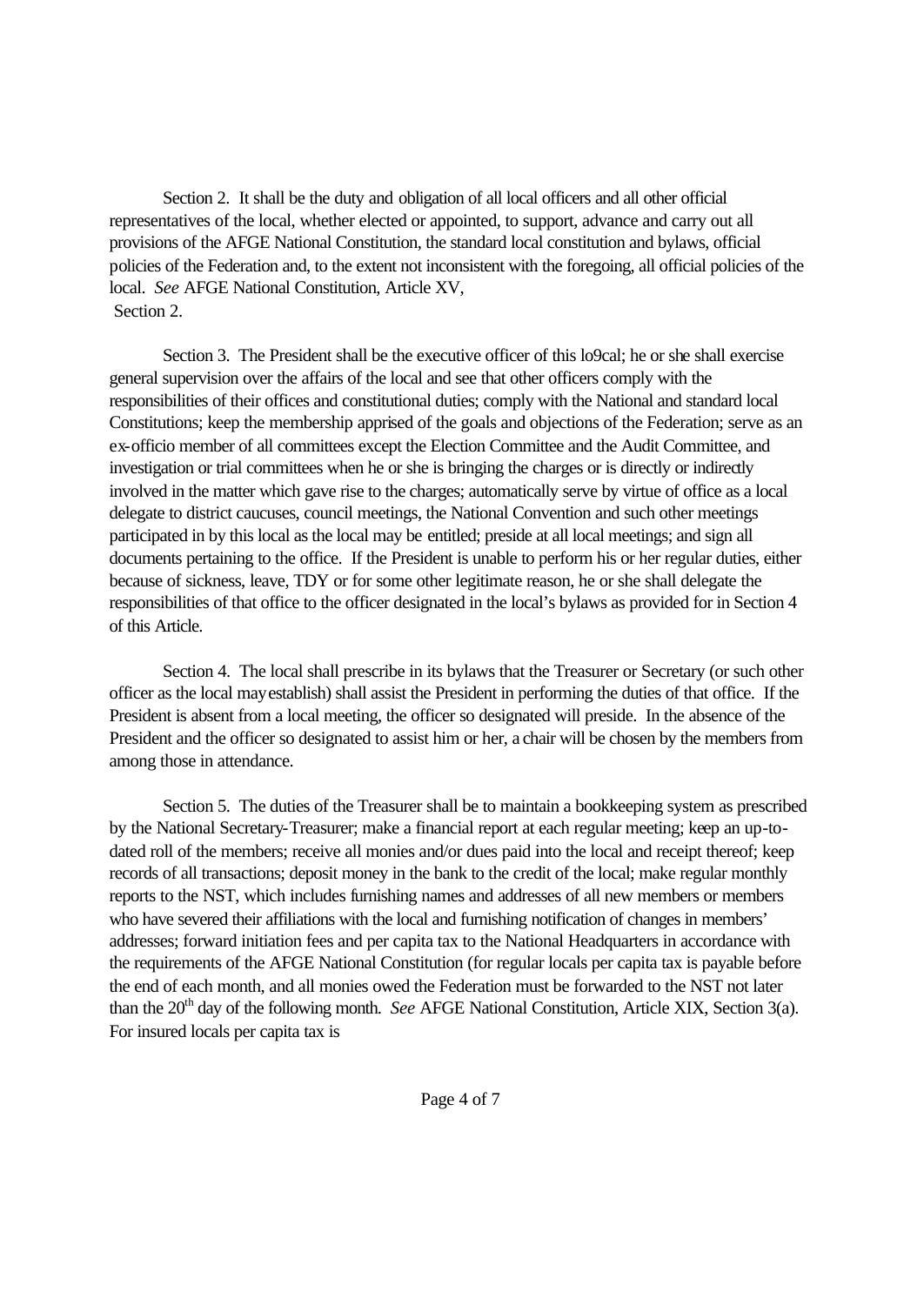payable in advance to the NST before the first day of each month. *See* AFGE National Constitution, Article XIX, Section 3(b); and perform additional duties and responsibilties as outlined in the AFGE Financial Officers Manual. Disbursement for payment of current bills (other than initiation fees, per capita tax and approved budgeted expenditures) shall be approved by the local.

Section 6. The duties of the Secretary shall be to keep a complete record of the minutes of all meetings; maintain all election related documents (including copies of those pertaining to nominations, notices of meetings and minutes of any meetings, all of which must be sealed and preserved for one year after the election), *see* AFGE National Constitution, Appendix A, Part I, Section 5(j); keep up-to-date the official copy of the bylaws of the local; conduct correspondence when directed by the President; and send out notices of meetings when required.

Section 7. No officer or agent of the local shall engage in any business or financial activities with or on behalf of this local which conflict with his or her fiduciary obligation to the local.

### ARTICLE VII

#### *Election Procedures*

Section 1. The local's elections shall be conducted in accordance the AFGE National Constitution and Appendix X thereof. Officers shall be elected for such terms as prescribed by the local's bylaws. No term shall exceed three (3) years.

Section 2(a). In accordance with Appendix A, Part I, Section 1(e) of the AFGE National Constitution, the sole qualification for candidacy to local office are that a member must:

- (1) be a member in good standing;
- (2) be a member for one year of an AFGE local, immediately precedingg the closing of the nomination process. This requirement does not apply to newly created locals;
- (3) not be a member of any labor organization not affiliated with the AFL-CIO.

*See* AFGE National Constitution, Appendix A, Part I, Section 1(e).

Section 2(b).No person who is identified with corrupt influences or who is affiliated with the Communist party or other totalitarian movements may serve as an officer of the local.

Page 5 of 7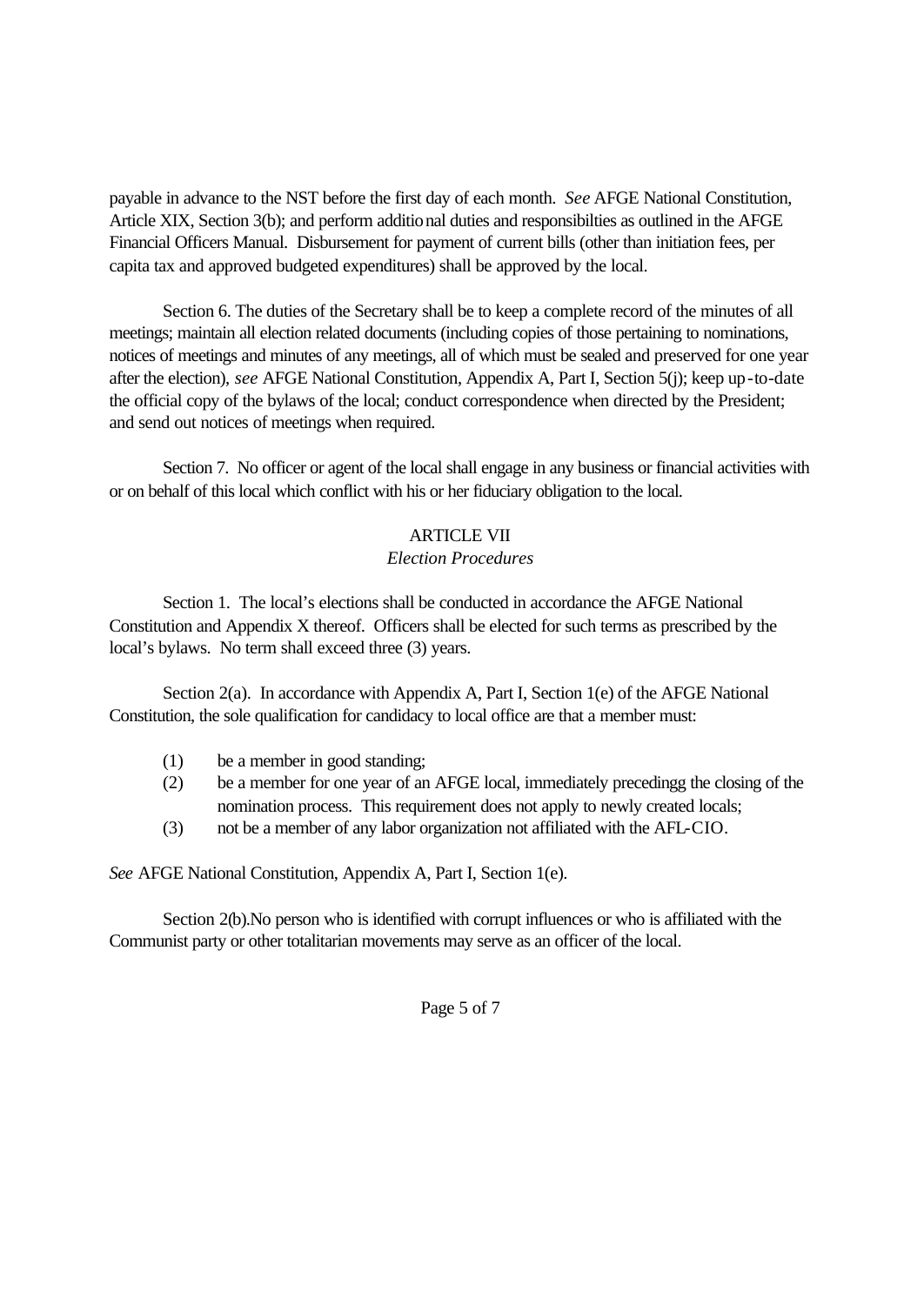Section 3. The local shall prescribe in its bylaws the manner by which its elections will be conducted: manual ballot or mail ballot.

Section 4. In the case of a vacancy in the office of President, such officer as may be prescribed by the local's bylaws shall fill the office for the unexpired term. Vacancies in any other office unless otherwise prescribed by the local's bylaws shall be filled for the unexpired term by appointment by the Executive Board.

### ARTICLE VIII *Executive Board and Committees*

Section 1. The Executive Board shall meet at the call of the President.

Section 2. It shall be the duty of the Executive Board to devise and initiate such actions as may be necessary in the interim between the local's meetings, but such actions shall not be inconsistent with the objectives of the Federation and shall be subject to local approval.

Section 3. Expenditures by the Executive Board in excess of \$500 per month must have prior approval of the local's members either as authorized by the budget approved by the local or by separate vote of the local's members. All expenditures authorized by the Executive Board will be reported in writing at the next regular meeting of the local. Upon request a copy of such report will be made available to any member in good standing of the local.

Section 4. The Executive Board shall prepare an annual budget subject to the membership's approval, which shall ensure at a minimum that the local's revenues are sufficient to meet its financial obligations.

Section 5. Standing and special committees may be established in the manner prescribed by a local's bylaws.

# ARTICLE IX

## *Delegates*

Section 1. Delegates, alternate delegates and proxy delegates to the National Convention, district caucus, council meetings must be elected by name and in accordance with applicable provisions of the AFGE National Constitution. *See* AFGE National Constitution, Article VI, Article VIII and Appendix A, Part I, Section 6.